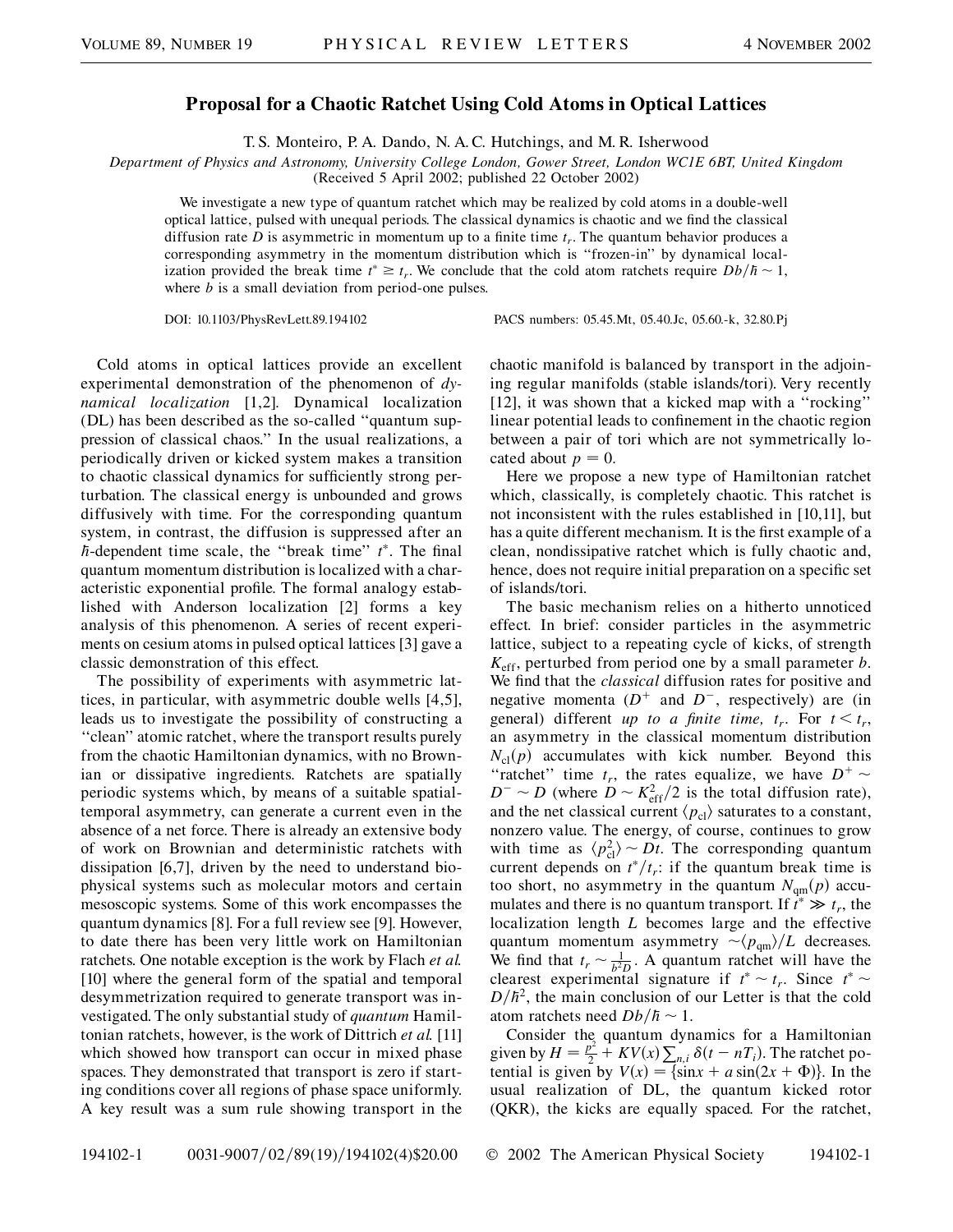they are unequal but we can use a rescaled time such that, without loss of generality, we take  $\langle T_i \rangle = 1$  over each cycle.We take a repeating cycle of ''chirped'' kick period spacings,  $1 + jb$ ,  $1 + (j - 1)b$ ...,  $1 - (j - 1)b$ ,  $1 - jb$ where  $j > 0$  is an integer and *b* is a small time increment.  $N = 2j + 1$  for *N* odd and  $N = 2j$  for *N* even. Then, our  $N = 3$  cycle corresponds to a repeating set of kick spacings  $T_1 = 1 + b$ ,  $T_2 = 1$ ,  $T_3 = 1 - b$  while an  $N = 2$ cycle corresponds to  $T_1 = 1 + b$ ,  $T_2 = 1 - b$ , and so forth.

The time-evolution operator for the *i*th kick of the *n*th cycle factorizes into a free and a "kick" part  $U_i$  =  $U_i^{\text{free}} U^{\text{kick}}$ . In the usual plane wave basis, for a given quasimomentum  $q$ , the matrix elements of  $U_i$  can be shown to take the form:

$$
U_{ml}^{(i)}(q) = e^{-i[\hbar T_i (l+q)^2/2]} \sum_{s} e^{is\Phi} J_{l-m-2s} \left(\frac{K}{\hbar}\right) J_s \left(\frac{aK}{\hbar}\right),\tag{1}
$$

where the *J* are ordinary Bessel functions. The timeevolution operator for one period  $U(T = \sum_i T_i)$  $\prod_{i=1}^{i=N} U_i$ . In the experiments, an important parameter is an effective  $h_{\text{eff}} = 8\omega_r T$ , where  $\omega_r$  is the recoil frequency. In [3],  $h_{\text{eff}} \sim 1$ , so here we have considered the range  $\hbar = 1 \rightarrow 1/10$ .

In Fig. 1 we compared the evolution of a quantum wave packet with equal kick times  $(T<sub>i</sub> = 1)$  with a correspond-



FIG. 1. Effect of equal and unequal kick spacings on a minimal uncertainty Gaussian wave packet with  $h = 1/2$ with initial  $\langle p \rangle = 0$ , for kick strength  $K = 2$  and  $a = 1/2$ , for different  $\Phi$ . (a) Evolution of energy and momentum for  $T = 1$  (dw-QKR). (b) Evolution of energy and momentum for a repeating  $N = 3$  cycle of kicks with  $b = 0.1$ , hence  $T_i =$ 1*:*1*;* 1*:*0*;* 0*:*9 (cdw-QKR). (a) and (b) show that there is no transport for the equal kick case, but that there is a substantial net momentum ( $\sim$  constant if  $t > t^*$ ) for the cdw-QKR. Setting  $\Phi = \pi$  reverses the current relative to  $\Phi = 0$ . The insets show the first moment of the *p* distribution: The current is the difference in area between the positive *p* and negative *p* "bumps." The DL form  $|p|N(|p|) = \frac{|p|}{2L} \exp{-|p|}/L$  [with  $L =$  $27.5 \sim 3.5D_0/\hbar$  (see Fig. 3)] is superposed, showing the DL form is regained for large enough *p*.

ing unequal-kick case with  $N = 3$ ,  $b = 0.1$ . Since  $V(x)$  in general represents a double-well potential, we refer to it as the dw-QKR to distinguish it from the standard map case with  $V = K \sin x$ . We refer to the unequal-kick case as the chirped or cdw-QKR.

The upper graph in Fig. 1 shows that, in both cases, the average *quantum* energy initially increases linearly, i.e.,  $\langle p^2 \rangle \sim Dt$ . The straight line corresponding to the classical energy is also shown. Neglecting all classical correlations, we find  $D \sim D_0 = K_{\text{eff}}^2/2$ , where  $K_{\text{eff}} =$ relations, we find  $D \sim D_0 - \kappa_{eff}/2$ , where  $\kappa_{eff} - K \sqrt{(1 + 4a^2)}$ . The  $\Phi$  dependence lies in neglected correlations, which in this case appear as products of Bessel functions [13]. However, beyond a time scale  $t \sim t^*$ , the *quantum* energy saturates to a constant value  $\langle p^2 \rangle \sim L^2$ , where *L* is the localization length.

The dw-QKR shows a typical, exponentially localized, momentum distribution. However, for the cdw-QKR, the quantal  $N(p)$  is evidently asymmetric, but regains the DL form at large *p*. There is no net current in the  $T = 1$  case: asymptotically,  $\langle p \rangle \approx 0$ . However, for the chirped case, for  $t > t^*$ , in general we have  $\langle p \rangle \sim$  constant. A meaningful way to quantify the asymmetry is a rescaled momentum  $p_L = \langle p \rangle / L$  which also tends to a constant for  $t > t^*$  [e.g.,  $p_L \approx 1/8$  in Fig. 1(b) for  $\Phi = 0$ ]. Taking  $\Phi = \pi$  reverses the symmetry of *V*(*x*) and the direction of motion relative to  $\Phi = 0$ . Intermediate values of  $\Phi$  typically give  $\langle p \rangle$  within these extremes.

In summary, the cdw-QKR shows a ratchet effect *and* dynamical localization, with an asymmetric profile at short range, but a DL form for large *p*. The quantal current increases from zero for a finite time, then saturates to constant magnitude. This is surprising, since it is thought that in the fully chaotic regime a Hamiltonian ratchet current should not persist. In order to understand this behavior, we now compare with the corresponding classical current.

In Figs. 2(a) and 2(b) we show that, in fact, *both* quantum and classical currents  $\langle p \rangle$  increase in magnitude, then saturate to a constant value after a finite time; but the saturation time is generally different:  $t^*$  in the quantum cases in Fig. 2(a) and another, ratchet time scale  $t_r$  in the classical cases shown in Figs. 2(a) and 2(b). Figure 2(a) shows, in particular, the dependence on *h*. The  $\langle p_{\rm qm} \rangle$  are negligible for  $\hbar > 1$  but increase rapidly with decreasing  $\hbar$ , up to  $\hbar \sim 0.25$ . This is important for any experiment : for these parameters  $(D \sim 2.5,$  $b = 0.1$ , an experiment with  $h_{\text{eff}} \sim 0.8$  would show little asymmetry, but just halving  $h_{\text{eff}}$  to ~0.4 would show substantial asymmetry. Beyond  $\hbar \sim 0.4$ ,  $\langle p_{\rm qm} \rangle$  is comparable to the saturated classical value. But since the most experimentally ''detectable'' ratchet is one which maximizes the asymmetry  $N(p)$ , this means maximizing a rescaled momentum  $p_L = \langle p_{qm} \rangle / L$ , so there is no advantage in reducing  $\hbar$  much below  $\sim 0.4$  since  $L \sim \hbar^{-1}$ . Figure 2(b) shows that, for a given *b*  $(b = 0.05$  in this graph), the classical saturation time  $t_r$  falls with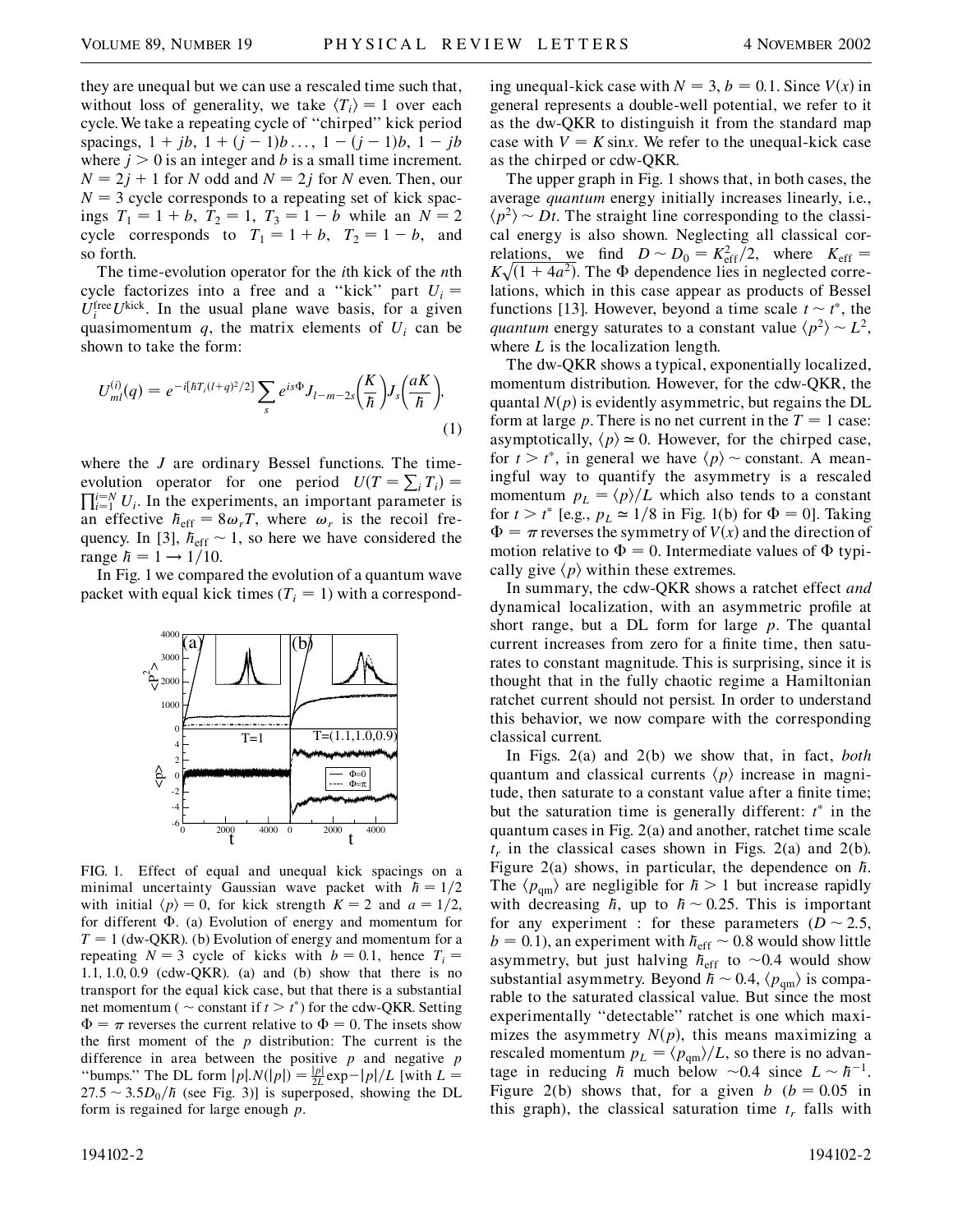

FIG. 2. Quantal versus classical ratchet currents are compared in (a) and (b) for  $N = 3$ . Both the classical and quantum  $\overline{\langle p \rangle}$  reach a constant value after a finite time ( $t^*$  and  $t_r$ , respectively). (a) The quantum current is very sensitive to *h* if the quantum (Gaussian) wave packet localizes before the classical equivalent saturates. The values of  $h$ ,  $(0.8 \rightarrow 0.125)$ are indicated.  $K = 1.6$ ,  $a = 0.5$  (hence,  $D_0 \sim 2.5$ ), and  $b = 0.1$ . The asymptotic quantum  $\langle p \rangle$  increases with *h* and "catches" up with the classical results for  $\hbar \sim 0.25$  where  $t^* \sim t_r$ . (b) Evolution of  $\langle p \rangle$  for a classical "wave packet" (500 000 particles with a Gaussian random distribution in *x; p*, of width  $\sigma = 1.5$  for  $b = 0.05$  but different *D*). The current increases and then saturates for  $t > t_r \sim 1/(Db^2)$ . (c) Differential classical diffusion rates  $[D^+(t, b), D^-(t, b)]$ :  $\langle p^2 \rangle$  is evaluated separately at each kick for particles with positive and negative momenta for  $K = 1.6$ ,  $a = 0.5$ ,  $D_0 \sim 2.5$ , and different *b*. We see that  $\langle p^2 \rangle^{\pm}$  diverge from linear growth by a quantity, which is similar in magnitude but opposite in sign for the negative and positive components. The + and - indicate  $\langle p^2 \rangle^+, \langle p^2 \rangle^-,$ respectively. But once  $t > t_r$ , we see linear growth:  $D^+ \sim$  $D^{-} \sim D \sim 2.5$ . The lower graphs show  $\delta(b) = \langle p^2 \rangle^{(-)}$  $\langle p^2 \rangle^{(+)}$  (for these parameters,  $D^- > D^+$  so the current is negative).  $\delta(b) \propto b t^{3/2}$  for small *t*.

increasing *D*. The fact that  $\langle p_{\rm cl} \rangle$  saturates at all is surprising: after all, the ensemble of classical trajectories is continually expanding and exploring new phase-space regions corresponding to higher momenta.

While  $t^*$  is well studied,  $t_r$  is quite new; we find that it can be understood in terms of differential rates of absorption of energy for particles moving left or right. To illustrate this, we calculated—separately— $\langle p^2 \rangle^{\bar{(-)}}$  for those particles with  $p < 0$  and  $\langle p^2 \rangle^{(+)}$  for those with  $p > 0$ . The results are shown in Fig. 2(c) for  $D_0 \sim 2.5$ and different *b*. They are quite striking:  $\langle p^2 \rangle^{(-)}$  and  $\langle p^2 \rangle^{(+)}$  separate gradually, more or less symmetrically, about the line  $\sim$ 2.5*t*, but beyond a certain time, they run parallel to each other and their slopes become equal with  $D^+ \sim D^- \sim 2.5$ . Also in Fig. 2(c) we plot  $\delta(b) =$ 

 $\langle p^2 \rangle^{(-)} - \langle p^2 \rangle^{(+)}$  for each *b* since this shows the saturation effect more clearly. We find numerically and from theory that, for small *t*,  $\delta(b) \simeq b(D_0 t)^{3/2} f(K, a)$ , where  $f(K, a)$  is a function of *K; a*.

The so-called ''quasilinear'' approximation for the energy diffusion  $D_0 \simeq K^2/2$  [14] neglects correlations between sequences of consecutive kicks; for the standard map, these give well known corrections to the diffusion constant in the form of Bessel functions:  $D =$  $\frac{K^2}{2}$ {1 - 2[*J*<sub>1</sub>(*K*)]<sup>2</sup> - 2*J*<sub>2</sub>(*K*)...} [14,15]. These corrections have even been measured experimentally with cold cesium atoms in pulsed optical lattices [16,17]. For example, the  $2J_2(K)$  term originates from two-kick correlations of the form  $C(2) = 2\langle V'(x_i)V'(x_{i+2})\rangle$ . In general, if we work out the change in  $\langle p^2 \rangle$  for successive kicks, we obtain a diffusion rate *D* which is the same whether we average the momentum from  $0 \rightarrow \infty$  or from  $0 \rightarrow -\infty$ . Odd terms in *p* such as  $\langle \sin 2p \rangle$  average to zero once the cloud has an appreciable spread, while the even terms  $\langle \sin^2 p \rangle =$  $\langle \cos^2 p \rangle \approx 1/2$  are insensitive to the sign of *p*: in the standard map,  $D^+ = D^-$ . But if we consider the first kick of the *n*th cycle of the cdw-QKR, we have:

$$
x_{n1} = x_{n0} + P_{n0}(1 + b), \tag{2}
$$

$$
P_{n1} = P_{n0} - KV'[x_{n0} + P_{n0}(1 + b)].
$$
 (3)

The unequal kicks allow free evolution for an additional small distance  $\delta_1 = P_{n0}b$ . To first order,

$$
P_{n1} = P_{n0} - K\{V'(x_{n0} + P_{n0}) + P_{n0}bV''(x_{n0} + P_{n0})\}.
$$
\n(4)

Hence, we now have correlations which depend on the sign of *p* and which scale with *b*. More precisely, we have averages of typical form  $I(p) = \langle \sin pb \sin^2 p \rangle$ . For *pb* small,  $I(p) \simeq \langle p_{\pm} \rangle b/2 \simeq \pm \frac{b}{2}$  $p_j = \frac{\sin p \sin^2 p}{\cos^2 p \sin^2 p}$ . For positive and negative momenta separately. The average over *x* yields a function  $f(K, a)$ . Hence, clearly the corresponding energy  $\langle p^2 \rangle^{\pm} \sim D_0 t \pm (D_0 t)^{3/2} b f(K, a)$ .  $f(K, a)$  is a very complicated function involving sums of products of Bessel functions [13], but yields good estimates of  $\delta(b)$ . In [18] we have investigated the rocking ratchet of [12] in the *chaotic regime* and found the same physics. We obtained excellent agreement between a curve  $\propto bt^{3/2}$  and numerics and can predict successfully repeated current reversals without any detailed study of phase space.

For *pb* large,  $I = \langle \sin pb \sin^2 p \rangle \approx 0$ , so there is no ratchet correction. The associated saturation time  $t_r$  is very important since then the classical ratchet speed reaches its maximum and for  $t > t_r$ ,  $\langle p_c \rangle \sim cst$ . We identify it as a point where  $I \sim 0$ ; hence, we take  $b\sqrt{\frac{(p^2)^{(+)}}{p^2}} \sim \pi$  for the positive component and  $b\sqrt{\langle p^2 \rangle^{(-)}} \sim \pi$  for the negative component. For an order of magnitude estimate of the mean time scale involved, or magnitude estimate or the mean time scale involved,<br>we take  $b\sqrt{Dt} \sim \pi$ . Hence, we obtain  $t_r \sim \frac{\pi^2}{Db^2}$ . In [12]